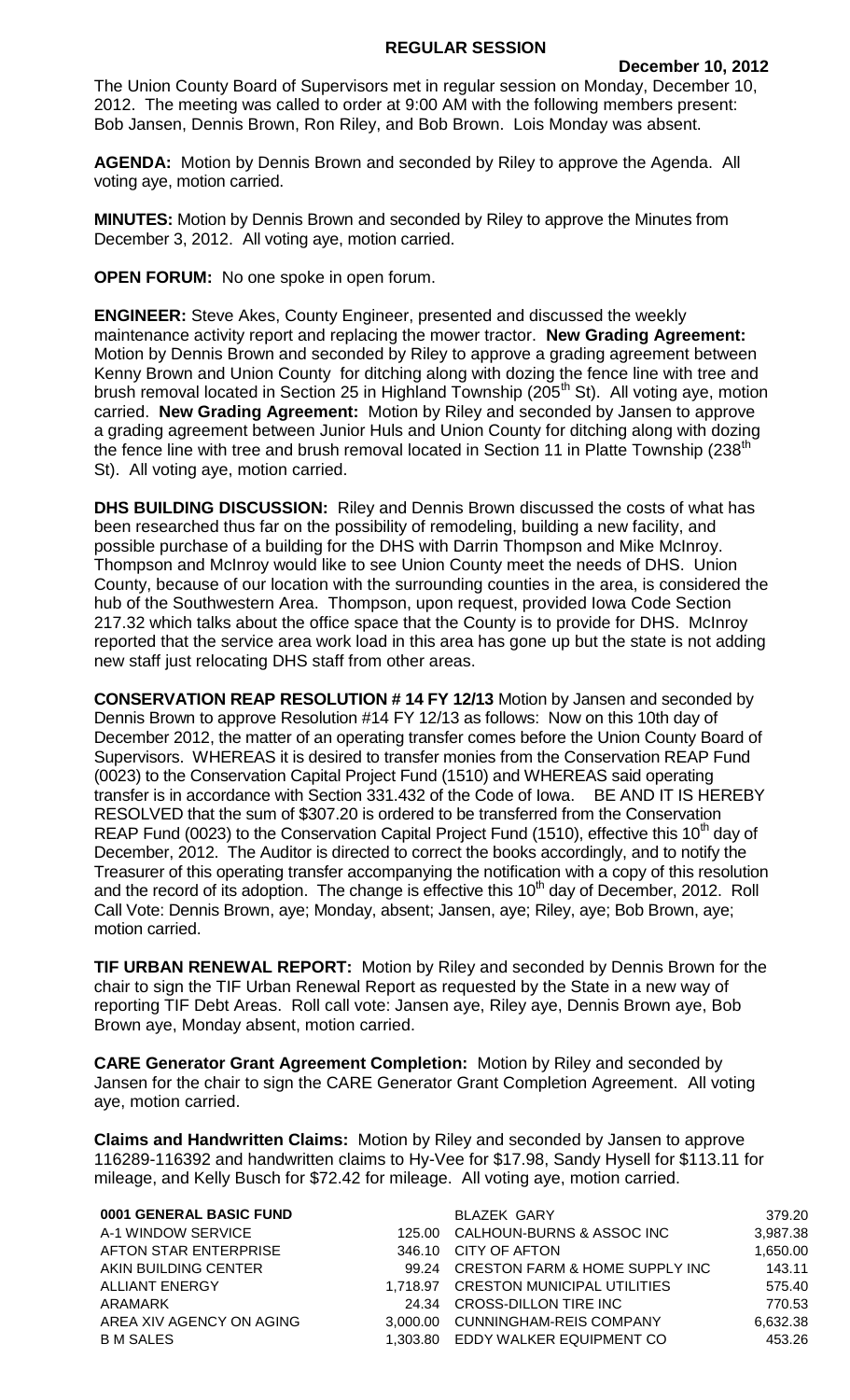| <b>BURWELL</b>                                                        |                  | 140.00 FASTENAL COMPANY                                              |
|-----------------------------------------------------------------------|------------------|----------------------------------------------------------------------|
| <b>CARD SERVICES</b>                                                  |                  | 2,827.87 FRANKS SERVICE                                              |
| <b>CHRISTENSEN</b>                                                    |                  | 140.00 GATR TRUCK CENTER                                             |
| <b>CITY OF CRESTON</b>                                                | 13,998.92        | <b>HEARTLAND TIRE &amp; AUTO</b>                                     |
| <b>CRESTON FARM &amp; HOME SUPPLY</b><br><b>CRESTON PUBLISHING CO</b> | 8.08             | <b>HOFFMAN COMMUNICATIONS</b><br><b>INNOVATIVE INDUSTRIES</b>        |
| <b>CRESTON TRUE VALUE</b>                                             | 359.85<br>203.77 | <b>NAPA</b>                                                          |
| <b>CRESTON VETERINARY CLINIC PC</b>                                   | 73.90            | O'HALLORAN INTERNATIONAL INC                                         |
| <b>CULLIGAN</b>                                                       | 23.11            | PERU QUARRY INC                                                      |
| <b>DATASPEC LLC</b>                                                   | 399.00           | SCHILDBERG CONSTRUCTION INC                                          |
| <b>FAMILY RESOURCES INC</b>                                           | 97.16            | <b>SNAP-ON TOOLS</b>                                                 |
| <b>FARMERS ELECTRIC COOP</b>                                          | 1,668.93         | <b>STALKER CHEVROLET</b>                                             |
| <b>FREEMAN</b>                                                        | 625.00           | ZIEGLER INC                                                          |
| <b>GE CONSUMER FINANCE</b><br><b>GREEN VALLEY PEST CONTROL</b>        | 108.30           | <b>ZOTZ PLUMBING &amp; HEATING</b><br>0020 SECONDARY ROAD FUND TOTAL |
| <b>HEARTLAND TIRE &amp; AUTO</b>                                      | 43.00<br>51.20   |                                                                      |
| <b>IOWA CO ATTORNEYS ASSOC</b>                                        | 270.00           | 0022 FLOOD & EROSION                                                 |
| IOWA STATE ASSOC OF COUNTIES                                          | 260.00           | LUTHER SOLUTIONS                                                     |
| <b>IOWA STATE SAVINGS BANK</b>                                        | 17.00            | 0022 FLOOD & EROSION TOTAL:                                          |
| <b>KENYON</b>                                                         | 24.98            |                                                                      |
| LEGISLATIVE SERVICES AGENCY                                           | 125.00           | <b>1510 CAPITAL PROJECTS FUND</b>                                    |
| LES NELSON INVESTMENTS                                                | 584.19           | <b>METAL CULVERTS INC</b>                                            |
| MASTERCARD/ISSB (IA ST SAV BAN                                        | 135.00           | <b>1510 CAPITAL PROJECTS FUND TTL:</b>                               |
| MASTERCARD/ISSB IA ST SAV BK<br><b>MEYER LABORATORY INC</b>           | 74.35<br>72.00   | <b>4003 EMPOWERMENT</b>                                              |
| <b>MULLIN</b>                                                         | 177.60           | <b>CREATIVE BEGINNINGS PRESCHOOL</b>                                 |
| OFFICE DEPOT-CATALOG ORDERS                                           | 9.58             | <b>DISCOVERY KIDS PRESCHOOL</b>                                      |
| OFFICE MACHINES COMPANY INC                                           | 26.09            | EAST UNION COMMUNITY SCHOOL                                          |
| <b>OMB GUNS</b>                                                       | 165.99           | <b>GREATER REGIONAL MEDICAL</b>                                      |
| POKORNY BP & AUTOMOTIVE SERV                                          | 179.99           | I THINK I CAN CHILD CARE CTR                                         |
| RINGGOLD CO SHERIFF'S OFFICE                                          | 5,615.00         | INTERSTATE 35 COMM. SCHOOLS                                          |
| <b>SCADDEN</b>                                                        | 88.80            | <b>MATURA ACTION CORP</b>                                            |
| SOUTHERN IA RURAL WATER ASSOC<br><b>STRINGHAM</b>                     | 36.60<br>350.00  | <b>SICKELS</b><br><b>TRINITY PRESCHOOL</b>                           |
| <b>SUPREME CLEANERS</b>                                               | 93.50            | <b>4003 EMPOWERMENT TOTAL:</b>                                       |
| <b>THATCHER</b>                                                       | 88.80            |                                                                      |
| <b>UNION COUNTY ENGINEER</b>                                          | 389.70           | <b>4004 LAW ENFORCEMENT CENTER</b>                                   |
| <b>US POST OFFICE</b>                                                 | 144.00           | <b>ALLIANT ENERGY</b>                                                |
| <b>WALKER</b>                                                         | 501.93           | ARAMARK                                                              |
| <b>WASTE MGMT OF CRESTON</b>                                          | 134.30           | <b>COUNSEL OFFICE &amp; DOCUMENT</b>                                 |
| <b>WEST PAYMENT CENTER</b>                                            | 93.00<br>108.23  | FIRST COMMUNICATIONS LLC<br><b>GREEN VALLEY PEST CONTROL</b>         |
| <b>WHITE</b><br><b>WINDSTREAM</b>                                     |                  | 1,812.72 LANGUAGE LINE SERVICES                                      |
| 0001 GENERAL BASIC FUND TOTAL:                                        | 38,963.86        | MASTERCARD/ISSB IA ST SAV BK                                         |
|                                                                       |                  | ORR HEATING & AIR CONDITIONING                                       |
| 0002 GENERAL SUPPLEMENTAL                                             |                  | VINYL PRODUCTS MFG INC                                               |
| <b>ACCESS SYSTEMS</b>                                                 | 15.12            | <b>WASTE MGMT OF CRESTON</b>                                         |
| CENTRAL IOWA DETENTION CTR                                            | 3,082.00         | <b>WINDSTREAM</b>                                                    |
| <b>CITY OF CRESTON</b>                                                | 6,513.01         | <b>4004 LAW ENFORCEMENT CNTR TTL:</b>                                |
| MASTERCARD/ISSB IA ST SAV BK<br>OFFICE DEPOT-CATALOG ORDERS           | 64.45<br>43.68   | <b>4100 COUNTY ASSESSMENT EXPENSE</b>                                |
| <b>WEST PAYMENT CENTER</b>                                            | 334.00           | <b>CRESTON PUBLISHING CO</b>                                         |
| YOUTH & SHELTER SERVICES                                              | 2,379.15         | <b>HANER</b>                                                         |
| 0002 GENERAL SUPPLEMENTAL TTL:                                        | 12,431.41        | <b>WINDSTREAM</b>                                                    |
|                                                                       |                  | 4100 CO ASSESSMENT EXPENSE TTL:                                      |
| 0011 RURAL SERVICES BASIC                                             |                  |                                                                      |
| <b>ALLIANT ENERGY</b>                                                 | 74.24            | <b>4960 SANITARY LANDFILL</b>                                        |
| <b>BANKERS LEASING CO</b>                                             |                  | 47.89 AKIN BUILDING CENTER                                           |
| <b>GREATER REGIONAL</b><br>0011 RURAL SERVICES BASIC TTL:             | 7,006.93         | 6,884.80 BARKER IMPLEMENT<br><b>BARKER LEMAR &amp; ASSOC INC</b>     |
|                                                                       |                  | <b>BRIAN GAY CONSTRUCTION</b>                                        |
| 0020 SECONDARY ROAD FUND                                              |                  | <b>CASEY'S GEN STORES INC</b>                                        |
| ADVANCED DRAINAGE SYSTEMS                                             | 3,068.07         | <b>CITY CARTON CO INC</b>                                            |
| <b>AGRILAND FS INC</b>                                                | 26,084.44        | IA DEPT AG & LAND STEWARDSHIP                                        |
| AKIN BUILDING CENTER                                                  | 17.45            | <b>METRO WASTE AUTHORITY</b>                                         |
| <b>ALLIANT ENERGY</b>                                                 | 788.25           | OFFICE MACHINES COMPANY INC                                          |
| <b>ARAMARK</b><br>ARNOLD MOTOR SUPPLY                                 | 341.52           | SCHILDBERG CONSTRUCTION INC<br>WASTE MGMT OF CRESTON                 |
| <b>BANKERS LEASING CO</b>                                             | 31.08<br>97.74   | <b>WINDSTREAM</b>                                                    |
| <b>BAUER BUILT TIRE</b>                                               | 1,797.66         | <b>4960 SANITARY LANDFILL TOTAL:</b>                                 |
|                                                                       |                  | <b>GRAND TTL:</b>                                                    |
| <b>RECAP TOTALS:</b>                                                  |                  |                                                                      |
| 0001 - GENERAL BASIC FUND                                             | 38,963.86        | <b>1510 - CAPITAL PROJECTS FUND</b>                                  |

| 0001 - GENERAL BASIC FUND<br>0002 - GENERAL SUPPLEMENTAL       | 38,963.86<br>12,431.41 | <b>1510 - CAPITAL PROJECTS FUND</b><br>4003 - EMPOWERMENT      | 307.20<br>7,085.68    |
|----------------------------------------------------------------|------------------------|----------------------------------------------------------------|-----------------------|
| <b>RECAP TOTALS:</b>                                           |                        |                                                                |                       |
|                                                                |                        | <b>GRAND TTL:</b>                                              | 308,001.31            |
| <b>BAUER BUILT TIRE</b>                                        | 1,797.66               | <b>4960 SANITARY LANDFILL TOTAL:</b>                           | 110,928.91            |
| <b>BANKERS LEASING CO</b>                                      |                        | 97.74 WINDSTREAM                                               | 161.21                |
| <b>ARNOLD MOTOR SUPPLY</b>                                     | 31.08                  | <b>WASTE MGMT OF CRESTON</b>                                   | 1,801.86              |
| <b>ARAMARK</b>                                                 | 341.52                 | SCHILDBERG CONSTRUCTION INC                                    | 1,175.21              |
| AKIN BUILDING CENTER<br>ALLIANT ENERGY                         | 17.45<br>788.25        | <b>METRO WASTE AUTHORITY</b><br>OFFICE MACHINES COMPANY INC    | 25,466.19<br>300.13   |
| AGRILAND FS INC                                                | 26,084.44              | IA DEPT AG & LAND STEWARDSHIP                                  | 16,446.50             |
| ADVANCED DRAINAGE SYSTEMS                                      | 3,068.07               | CITY CARTON CO INC                                             | 2,014.20              |
| 0020 SECONDARY ROAD FUND                                       |                        | <b>CASEY'S GEN STORES INC</b>                                  | 57.58                 |
|                                                                |                        | <b>BRIAN GAY CONSTRUCTION</b>                                  | 52,434.24             |
| 0011 RURAL SERVICES BASIC TTL:                                 | 7,006.93               | <b>BARKER LEMAR &amp; ASSOC INC</b>                            | 10,971.25             |
| <b>GREATER REGIONAL</b>                                        | 6,884.80               | <b>BARKER IMPLEMENT</b>                                        | 57.56                 |
| <b>BANKERS LEASING CO</b>                                      | 47.89                  | AKIN BUILDING CENTER                                           | 42.98                 |
| <b>ALLIANT ENERGY</b>                                          | 74.24                  | <b>4960 SANITARY LANDFILL</b>                                  |                       |
| <b>0011 RURAL SERVICES BASIC</b>                               |                        | 4100 CO ASSESSMENT EXPENSE TTL:                                | 493.42                |
| 0002 GENERAL SUPPLEMENTAL TTL:                                 | 12,431.41              | <b>WINDSTREAM</b>                                              | 113.00                |
| YOUTH & SHELTER SERVICES                                       | 2,379.15               | <b>HANER</b>                                                   | 271.42                |
| WEST PAYMENT CENTER                                            | 334.00                 | <b>CRESTON PUBLISHING CO</b>                                   | 109.00                |
| OFFICE DEPOT-CATALOG ORDERS                                    | 43.68                  | <b>4100 COUNTY ASSESSMENT EXPENSE</b>                          |                       |
| MASTERCARD/ISSB IA ST SAV BK                                   | 64.45                  |                                                                |                       |
| <b>CITY OF CRESTON</b>                                         | 6,513.01               | <b>4004 LAW ENFORCEMENT CNTR TTL:</b>                          | 4,905.04              |
| CENTRAL IOWA DETENTION CTR                                     | 3,082.00               | WINDSTREAM                                                     | 694.70                |
| <b>ACCESS SYSTEMS</b>                                          | 15.12                  | <b>WASTE MGMT OF CRESTON</b>                                   | 134.30                |
| <b>0002 GENERAL SUPPLEMENTAL</b>                               |                        | <b>VINYL PRODUCTS MFG INC</b>                                  | 515.37                |
|                                                                |                        | ORR HEATING & AIR CONDITIONING                                 | 277.50                |
| WINDSTREAM<br>0001 GENERAL BASIC FUND TOTAL:                   | 1,812.72<br>38,963.86  | <b>LANGUAGE LINE SERVICES</b><br>MASTERCARD/ISSB IA ST SAV BK  | 35.00<br>47.81        |
| WHITE                                                          | 108.23                 | <b>GREEN VALLEY PEST CONTROL</b>                               | 35.00                 |
| WEST PAYMENT CENTER                                            | 93.00                  | FIRST COMMUNICATIONS LLC                                       | 117.72                |
| WASTE MGMT OF CRESTON                                          | 134.30                 | <b>COUNSEL OFFICE &amp; DOCUMENT</b>                           | 143.84                |
| <b>WALKER</b>                                                  | 501.93                 | <b>ARAMARK</b>                                                 | 31.16                 |
| US POST OFFICE                                                 | 144.00                 | <b>ALLIANT ENERGY</b>                                          | 2,872.64              |
| UNION COUNTY ENGINEER                                          | 389.70                 | <b>4004 LAW ENFORCEMENT CENTER</b>                             |                       |
| <b>THATCHER</b>                                                | 88.80                  |                                                                |                       |
| SUPREME CLEANERS                                               | 93.50                  | <b>4003 EMPOWERMENT TOTAL:</b>                                 | 7,085.68              |
| STRINGHAM                                                      | 350.00                 | <b>TRINITY PRESCHOOL</b>                                       | 526.00                |
| SOUTHERN IA RURAL WATER ASSOC                                  | 36.60                  | <b>SICKELS</b>                                                 | 1,666.67              |
| <b>SCADDEN</b>                                                 | 88.80                  | MATURA ACTION CORP                                             | 790.11                |
| RINGGOLD CO SHERIFF'S OFFICE                                   | 5,615.00               | INTERSTATE 35 COMM. SCHOOLS                                    | 64.00                 |
| POKORNY BP & AUTOMOTIVE SERV                                   | 179.99                 | I THINK I CAN CHILD CARE CTR                                   | 1,988.18              |
| OFFICE MACHINES COMPANY INC<br>OMB GUNS                        | 26.09<br>165.99        | EAST UNION COMMUNITY SCHOOL<br><b>GREATER REGIONAL MEDICAL</b> | 480.00<br>810.72      |
| OFFICE DEPOT-CATALOG ORDERS                                    | 9.58                   | DISCOVERY KIDS PRESCHOOL                                       | 410.00                |
| MULLIN                                                         | 177.60                 | <b>CREATIVE BEGINNINGS PRESCHOOL</b>                           | 350.00                |
| <b>MEYER LABORATORY INC</b>                                    | 72.00                  | <b>4003 EMPOWERMENT</b>                                        |                       |
| MASTERCARD/ISSB IA ST SAV BK                                   | 74.35                  |                                                                |                       |
| MASTERCARD/ISSB (IA ST SAV BAN                                 | 135.00                 | <b>1510 CAPITAL PROJECTS FUND TTL:</b>                         | 307.20                |
| <b>LES NELSON INVESTMENTS</b>                                  | 584.19                 | METAL CULVERTS INC                                             | 307.20                |
| LEGISLATIVE SERVICES AGENCY                                    | 125.00                 | <b>1510 CAPITAL PROJECTS FUND</b>                              |                       |
| <b>KENYON</b>                                                  | 24.98                  |                                                                |                       |
| IOWA STATE ASSOC OF COUNTIES<br><b>IOWA STATE SAVINGS BANK</b> | 260.00<br>17.00        | LUTHER SOLUTIONS<br>0022 FLOOD & EROSION TOTAL:                | 2,953.00<br>2,953.00  |
| <b>IOWA CO ATTORNEYS ASSOC</b>                                 | 270.00                 | 0022 FLOOD & EROSION                                           |                       |
| <b>HEARTLAND TIRE &amp; AUTO</b>                               | 51.20                  |                                                                |                       |
| <b>GREEN VALLEY PEST CONTROL</b>                               | 43.00                  | 0020 SECONDARY ROAD FUND TOTAL:                                | 122,925.86            |
| <b>GE CONSUMER FINANCE</b>                                     | 108.30                 | <b>ZOTZ PLUMBING &amp; HEATING</b>                             | 129.14                |
| <b>FREEMAN</b>                                                 | 625.00                 | <b>ZIEGLER INC</b>                                             | 10,044.70             |
| <b>FARMERS ELECTRIC COOP</b>                                   | 1,668.93               | STALKER CHEVROLET                                              | 2.52                  |
| <b>FAMILY RESOURCES INC</b>                                    | 97.16                  | <b>SNAP-ON TOOLS</b>                                           | 21.35                 |
| <b>CULLIGAN</b><br>DATASPEC LLC                                | 23.11<br>399.00        | PERU QUARRY INC<br>SCHILDBERG CONSTRUCTION INC                 | 4,412.43<br>48,388.38 |
| CRESTON VETERINARY CLINIC PC                                   | 73.90                  | O'HALLORAN INTERNATIONAL INC                                   | 3,263.57              |
| <b>CRESTON TRUE VALUE</b>                                      | 203.77                 | <b>NAPA</b>                                                    | 4,334.22              |
| <b>CRESTON PUBLISHING CO</b>                                   | 359.85                 | <b>INNOVATIVE INDUSTRIES</b>                                   | 245.00                |
| <b>CRESTON FARM &amp; HOME SUPPLY</b>                          | 8.08                   | HOFFMAN COMMUNICATIONS                                         | 3,605.35              |
| <b>CITY OF CRESTON</b>                                         | 13,998.92              | <b>HEARTLAND TIRE &amp; AUTO</b>                               | 15.00                 |
| CHRISTENSEN                                                    | 140.00                 | <b>GATR TRUCK CENTER</b>                                       | 75.57                 |
| <b>BURWELL</b><br><b>CARD SERVICES</b>                         | 140.00<br>2,827.87     | <b>FASTENAL COMPANY</b><br><b>FRANKS SERVICE</b>               | 3.16<br>1,568.00      |
|                                                                |                        |                                                                |                       |